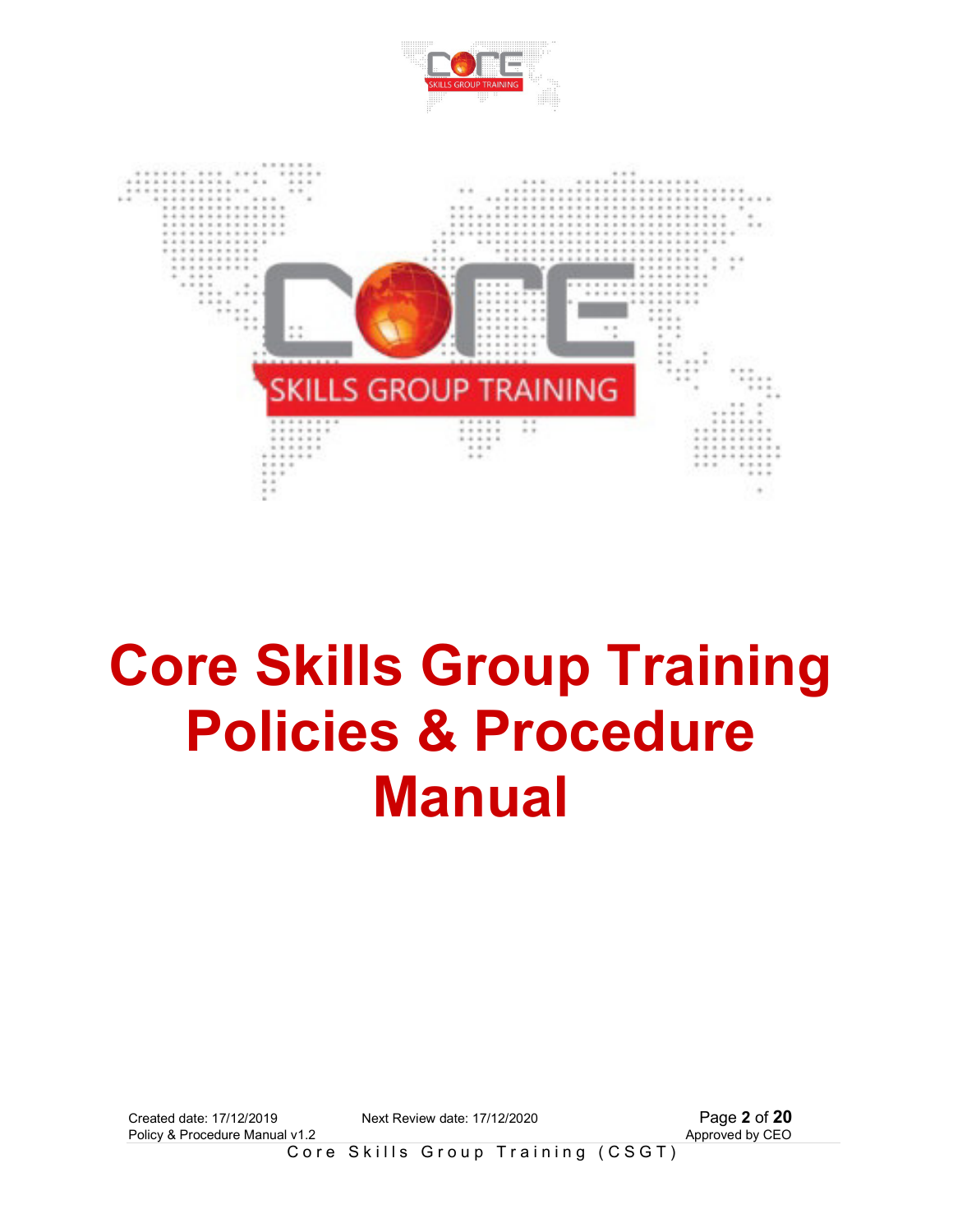

# **Contents**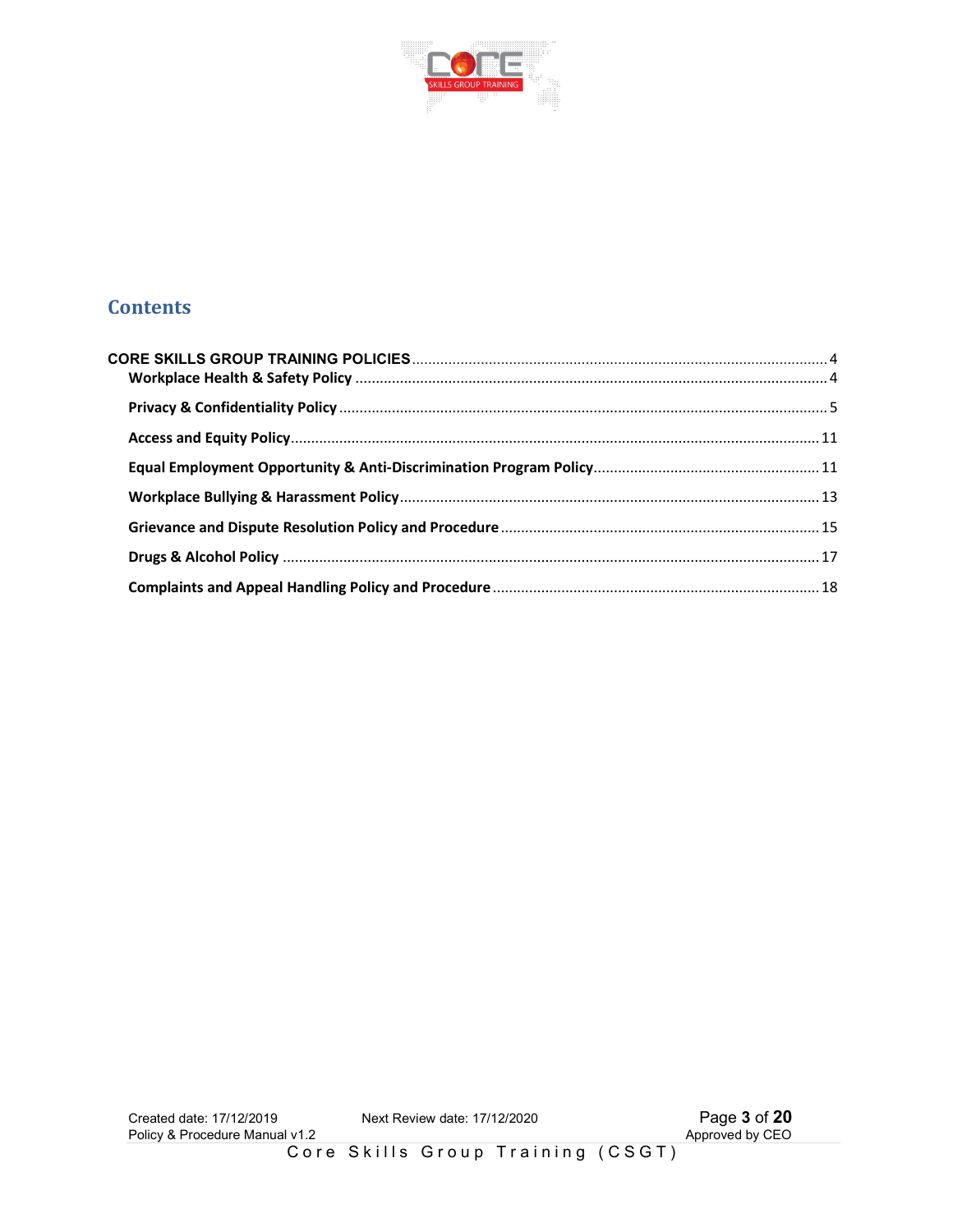

# **CORE SKILLS GROUP TRAINING POLICIES**

All Core Skills Group Training Policies have been endorsed and authorized by the CEO of Core Skills Group Training.

Ali Dogruer CEO Core Skills Group Training

## **Workplace Health & Safety Policy**

At Core Skills Group Training the health and safety of our apprentices is our highest priority at all times.

Core Skills Group Training is committed to providing all workers, contractors and visitors with a safe and healthy work environment in line with relevant WHS legislation, Codes of Practice and Australian Standards.

Core Skills Group Training will exercise its due diligence through the implementation of robust risk management frameworks. Our goal is to prevent injuries and illness in the workplace.

# **"ALL INJURIES CAN BE PREVENTED"**

Core Skills Group Training will achieve this through:

- providing a resource of trained safety professionals;
- applying a risk management process for all new and existing host organizations;
- assessing, identifying and reducing the risks in the workplace;
- providing instruction, training and supervision to improve understanding of workplace hazards, including safe work practices;
- consulting with all workers, contractors, visitors and host organizations on safety matters;
- measuring and evaluating Work Health & Safety performance through regular review of objectives and targets;
- applying effective return to work and rehabilitation measures for workers who suffer work related injuries; and
- ensure all workers comply with appropriate policies and procedures to protect their own and others health and safety at work.

It is the responsibility of all workers, contractors and visitors to:

- follow all company safety requirements and relevant Codes of Practice;
- report all hazards, near misses, incidents, injuries and illnesses;
- actively participate in all safety improvement activities; and
- take reasonable care of yourself and others.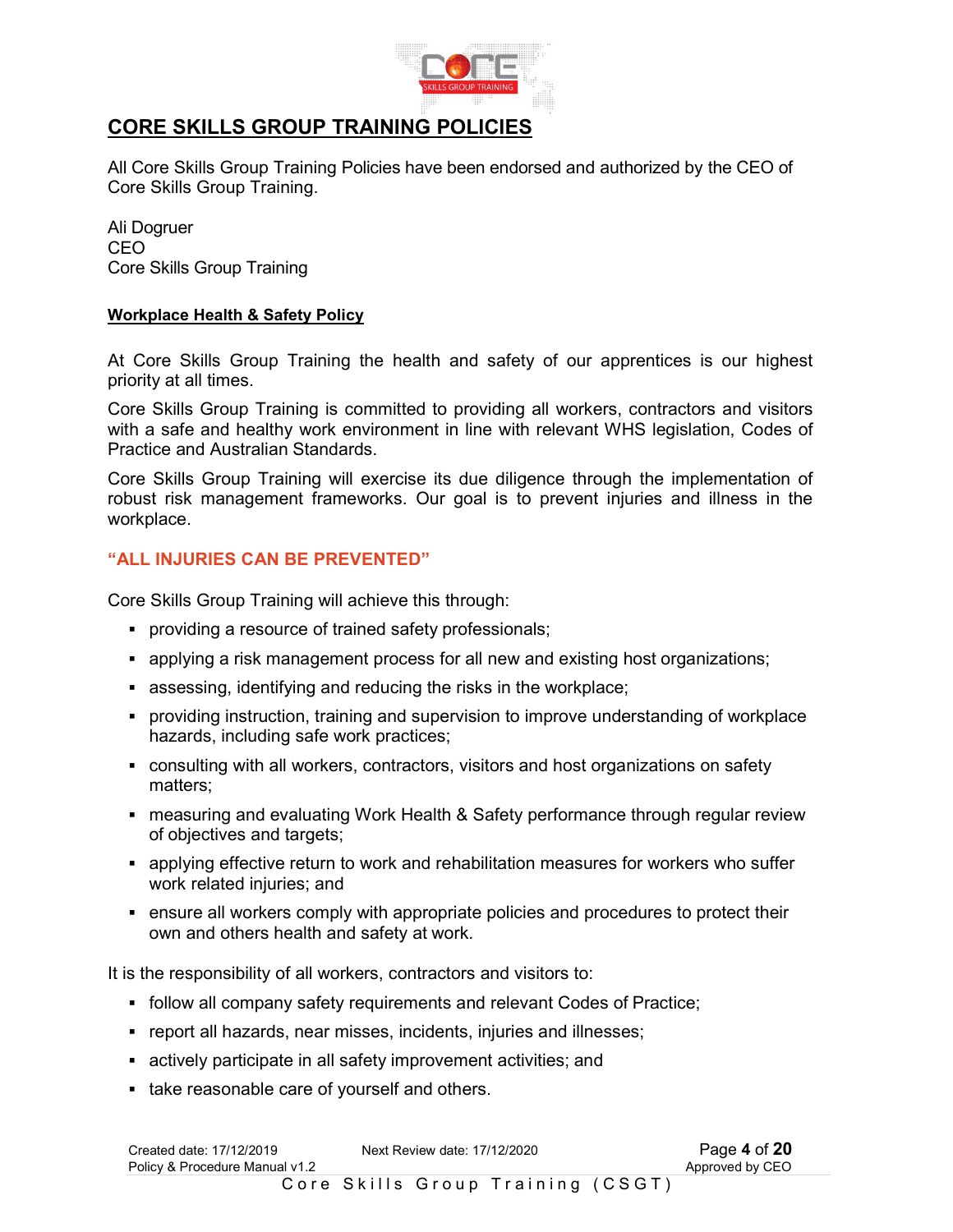

#### **Privacy & Confidentiality Policy**

Core Skills Group Training, its staff, and apprentice are bound by the Privacy Act 1988, and from 12 March 2014, the Privacy Amendment Act implementing Australian Privacy Principles. In all instances, Core Skills Group Training is committed to protecting the privacy of individuals' personal information under these Commonwealth laws and, where applicable, under equivalent state laws.

Our current general privacy statement is a summary of Core Skills Group Training Privacy Policy and how it impacts on all third parties (including clients, suppliers, contractors and host employers of Core Skills Group Training). A copy of that statement is available from any office of Core Skills Group Training, a Director or a Core Skills Group Training Field Officer. For the full Policy, updated to comply with the Privacy Amendment Act, go to the Core Skills Group Training website;

The privacy statement sets out the purposes of collection and disclosure of personal information, the manner in which we store it, allow access to it, in limited circumstances and seeking general information only, anonymously or using a pseudonym, and secure it. A Chief Privacy Officer has been appointed to handle complaints or concerns about our handling of personal information. In addition, concerns may be directed to the Office of the Information Commissioner— the Act enables recovery of compensation where your privacy has been infringed through failure to observe the policy or the principles in an acceptable and appropriate way.

From 12 March 2014, the following Australia Privacy Principles (APP) became mandatory. However, Core Skills Group Training has applied these principles before this time.

#### **Australian Privacy Principle 1: Open and Transparent Management of Personal Information**

Core Skills Group Training has taken reasonable steps to ensure that its systems, policies and procedures will comply with Australian Privacy Principles.

As a group training organization, Core Skills Group Training collects data from job applicants voluntarily; namely, their name, address, birth data, emergency contacts, employment and training information directly relevant to effectively enable Core Skills Group Training to assess an applicant's suitability for a job as part of Core Skills Group Training ' business role. The same data is retained for employees, and contact information added throughout employees' duration of employment, and retained as required by various legislative laws and regulations.

In the process of browsing the Core Skills Group Training website and / or supplying personal information in a request of job application, cookies may be used to gather statistical information that will assist in understanding what users find interesting and useful on our website. No personal information can be identified about the user through cookies. However, they will enable you to take full advantage of the services we offer. The use of cookies is an industry standard and you'll find most major websites use them. Most internet browsers are pre-set to accept cookies. If you prefer not to receive cookies, you can adjust your Internet browser to disable cookies or to warn you when cookies are being used. Alterations to these settings may, however, affect the functionality of our website.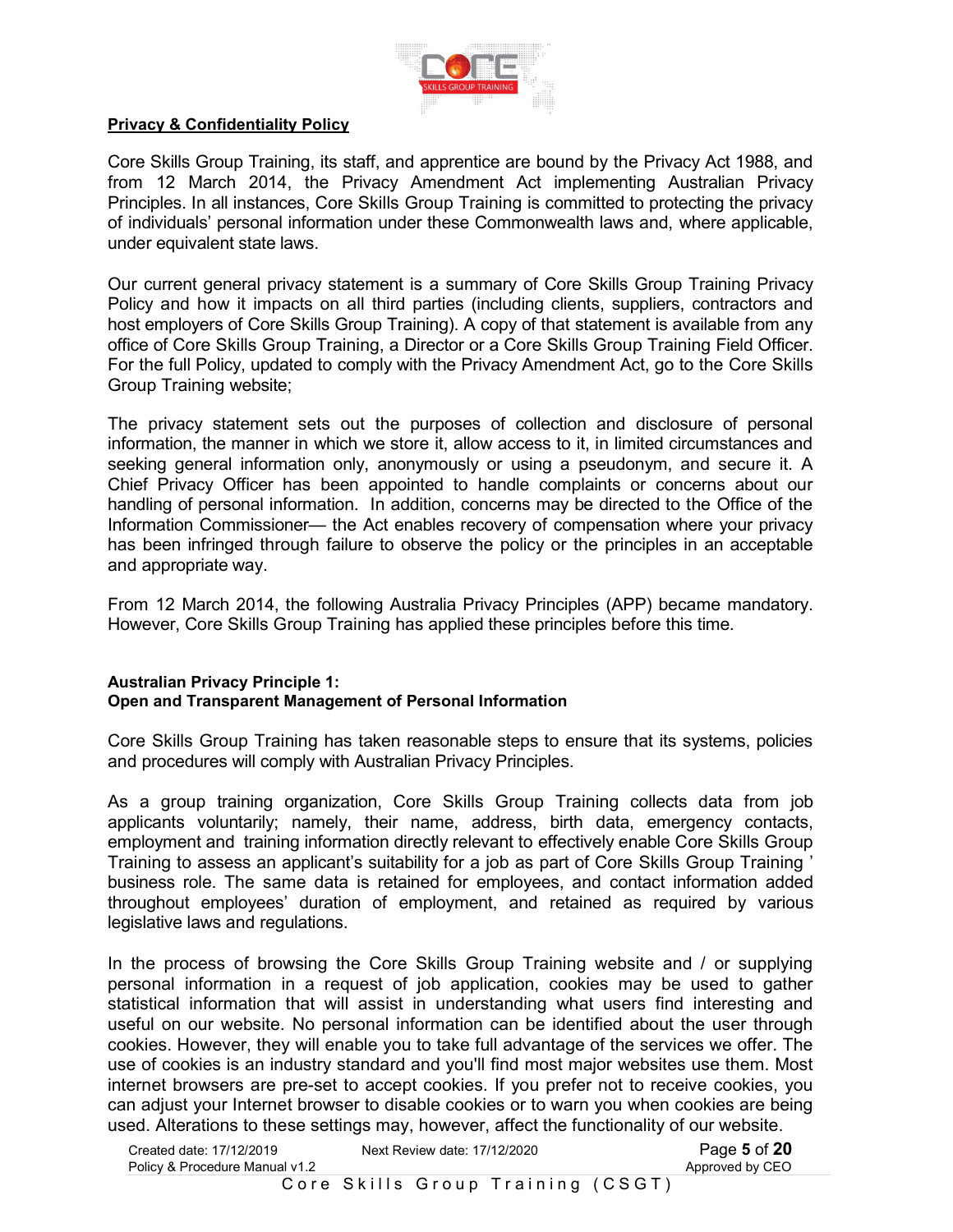

A piece of code may also be embedded into pages of our website. This provides statistical site usage Core Skills Group Training uses with Google Analytics and other web analytic tools from time to time to analyze usage statistics on our website. This analysis is performed using anonymous data collected from the Core Skills Group Training website. No personally identifiable information is collected and we cannot link this anonymous statistical data to any personal information you may have volunteered to Core Skills Group Training for registration purposes or for any other requests for products and services.

In order to effectively assess an applicant's suitability for a job, Core Skills Group Training collects individual's data via their voluntary input into secure computer programs, and adds supplementary information provided by them in writing. This data is maintained in secure password protected databases. Applicant data collected is less than required for employees, and is maintained in a separate database than employee information. Core Skills Group Training maintains strict control over the access to data, and maintains confidentiality of information.

Individuals can seek information about their personal details and other data about them that is retained by the organization in writing or verbally using a security password. Any incorrect information will be corrected as soon as practicable. Information will not be provided to third parties without the consent of the individual.

If an individual is aware of a breach of an Australian Privacy Principle they may contact the general manager or CEO of Core Skills Group Training seeking resolution, or direct their query to Core Skills Group Training CEO on info@corewa.org. If their concern is not addressed satisfactorily or to their satisfaction, they may select to contact the Privacy Commissioner.

Core Skills Group Training is unlikely to disclose personal information to any overseas recipient.

#### **Australian Privacy Principle 2 Anonymity and Pseudonymity**

Due to its general business function of offering employment opportunities to the appropriate candidates, Core Skills Group Training is able to provide only limited general information regarding employment options to individuals who contact Core Skills Group Training anonymously or through the use of a pseudonym.

#### **Australian Privacy Principle 3 Collection of Solicited Personal Information**

Core Skills Group Training does lawfully and fairly collect limited sensitive personal information from applicants and employees that are reasonably necessary to assist in its functions as a group training organization determining employment and training opportunities available to applicants. This information is voluntarily provided by the applicant as part of their application for a position with Core Skills Group Training.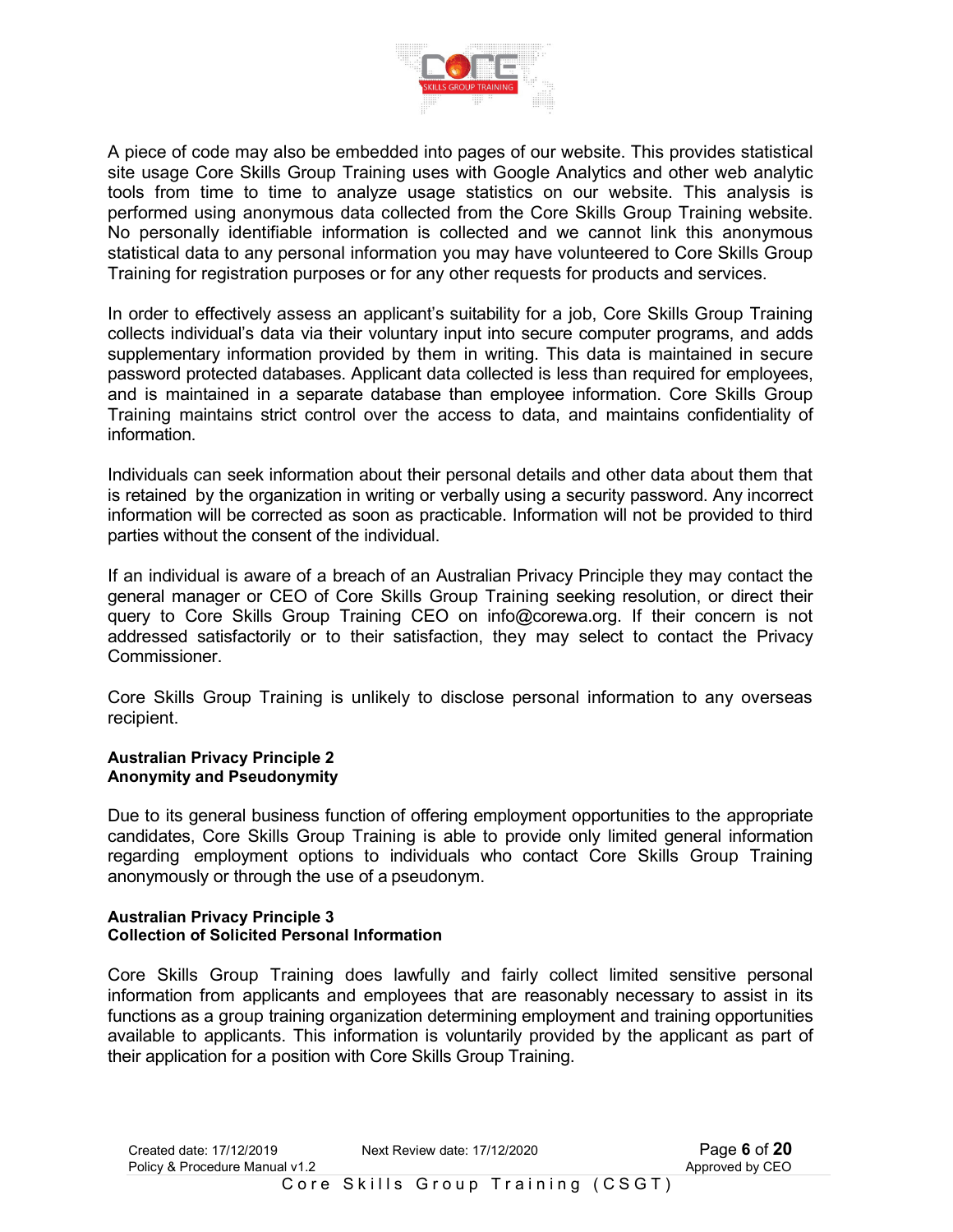

In some instances Core Skills Group Training may seek some employment related information from another organization in order to manage an applicant's employment alternatives. This will be done with the consent of the applicant.

#### **Australian Privacy Principle 4 Dealing With Unsolicited Personal Information**

From time to time Core Skills Group Training may become aware of personal information that it has not solicited, for example job applications received by Core Skills Group Training not in response to an advertisement. In these instances Core Skills Group Training will determine whether or not the information could have been collected by Core Skills Group Training lawfully and fairly if Core Skills Group Training had sought the information.

Any information that is not able to be collected lawfully and fairly by Core Skills Group Training, and is not contained in a Commonwealth record, will be removed and possibly destroyed if it is lawful and reasonable to do so.

#### **Australian Privacy Principle 5 Notification of the Collection of Personal Information**

Core Skills Group Training will take reasonable steps to notify an individual before or at the time it collects any personal information from individuals, or as soon as practicable after collection, this relates to information supplied by the individual, or obtained from a third party, and related to all solicited information as well as unsolicited information not destroyed or de-identified.

The information that Core Skills Group Training will provide are as follows:

- our name and contact details;
- fact and circumstances of collection;
- whether the collection is required or authorized by law;
- purpose of collection;
- consequences if personal information is not collected;
- Core Skills Group Training usual disclosures of personal information of the kind collected by Core Skills Group Training
- **information about our Privacy Policy; and**
- I likelihood of disclosing information to overseas recipients, and the countries where they are located.

The information that Core Skills Group Training collects will relate to the evaluation of the individual for possible employment and subsequent employment where applicable.

#### **Australian Privacy Principle 6**

#### **Use or Disclosure of Personal Information**

Unless permitted as a lawful exception to this principle, Core Skills Group Training will only use personal information it has collected about an individual for the purpose of evaluating the individual for possible employment, and where applicable, pursuing any further information required prior to providing an offer of employment, and during the employment term for the purposes of maintaining the employment arrangements.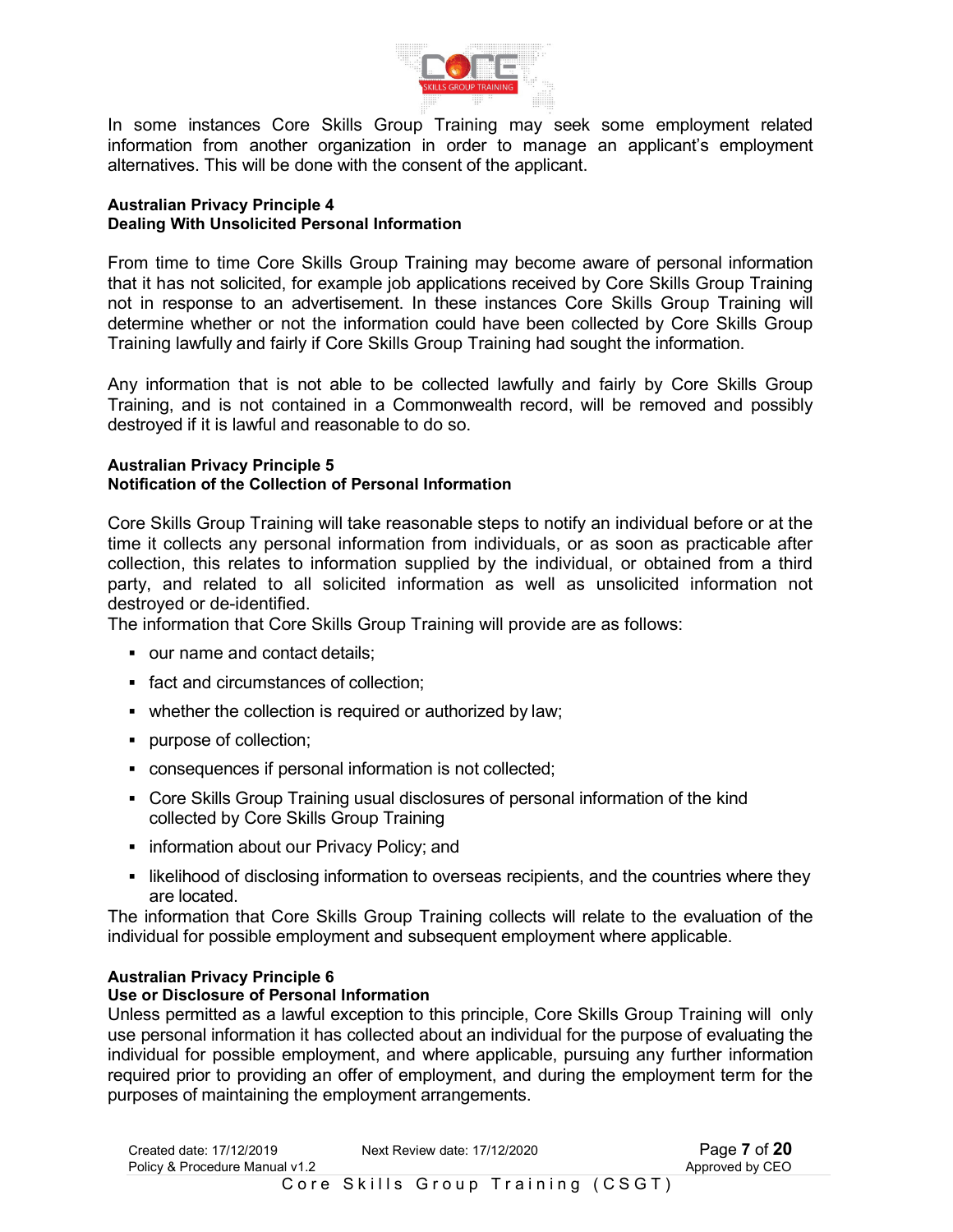

If any personal information has to be provided to a third party for the purposes of evaluation of the individual prior to providing an offer of employment, the individual will be requested to complete an authorization form. Information from a third party will be made available

#### **Australian Privacy Principle 7 Direct Marketing**

Core Skills Group Training will not use personal information of individuals for the purposes of direct marketing; unless the individuals would reasonable expect their personal information to be used for the purpose of direct marketing.

If Core Skills Group Training uses personal information with permission for the purpose of direct marketing it will provide an "opt out" option for every individual and comply with any request to "opt out".

Contacting employees regarding their employment arrangements is not considered direct marketing.

Core Skills Group Training will disclose its source of an individual's personal information if requested to do so.

#### **Australian Privacy Principle 8 Cross-Border Disclosure of Personal Information**

It is rare that Core Skills Group Training will have any requirement to provide any personal information for an individual to an overseas entity. However, if required to do so, Core Skills Group Training will seek permission from the individual prior to doing so, and ensure the overseas entity will not reach the Australian Privacy Principles in relation to the information.

#### **Australian Privacy Principle 9 Adoption, Use or Disclosure of Government Related Identifiers**

Core Skills Group Training uses its own identifiers to identify individuals. This identifier is considered to be personal information of the individual.

Government identifiers may be recorded against candidates and employees to the extent that they are necessary to Core Skills Group Training continued business operations of recruitment, selection and employment of apprentices. Any identifier recorded will be used in accordance with the Australian Privacy Principles. Any recorded government identifiers will not be used as any individual's identifier by Core Skills Group Training.

#### **Australian Privacy Principle 10 Quality of Personal Information**

Core Skills Group Training will take reasonable steps to ensure that the personal information it collects is accurate, up-to-date and complete to the extent required by Core Skills Group Training to continue its business operations of recruitment, selection and employment of apprentices.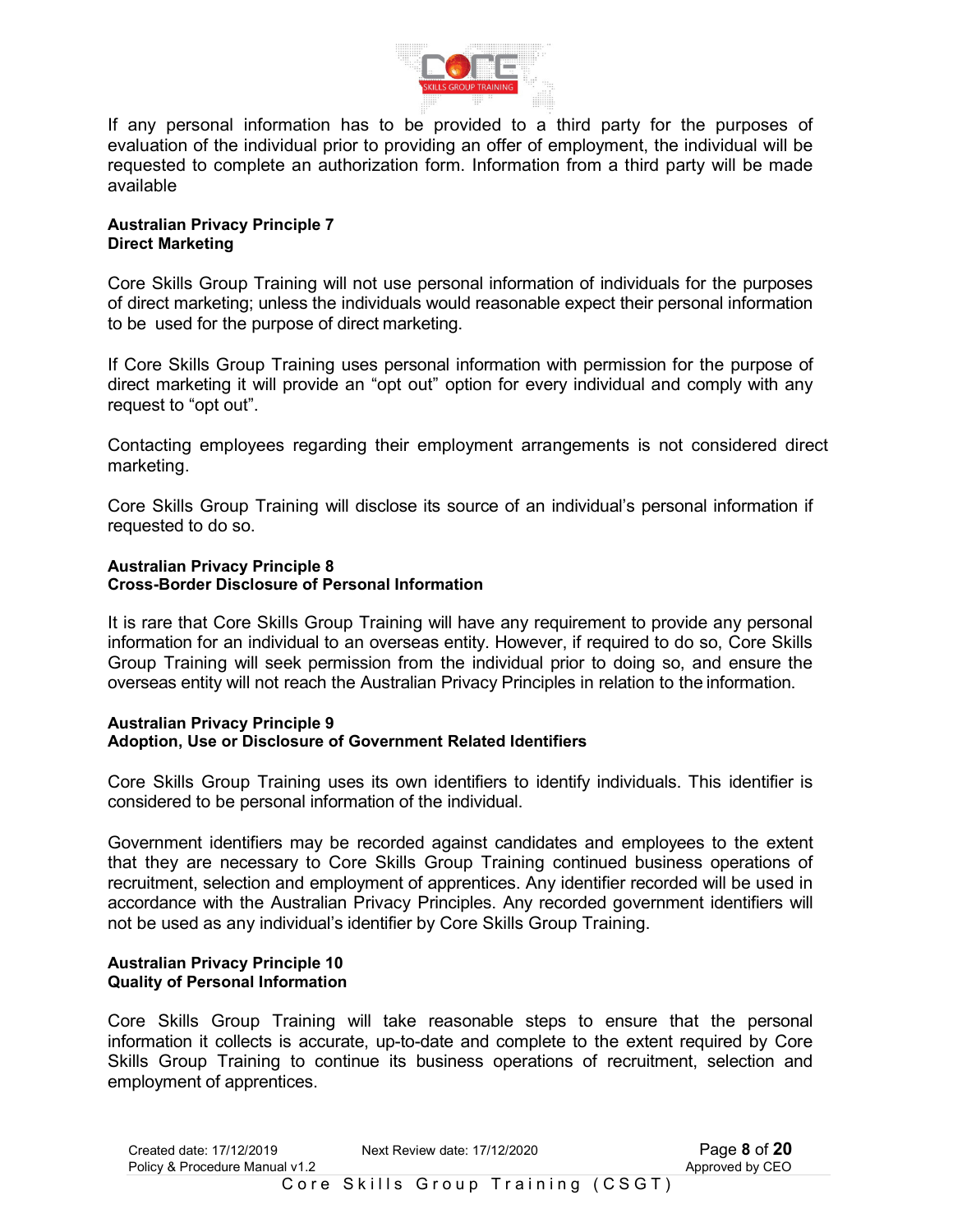

For Core Skills Group Training employees, they are asked to check some personal details during regular performance reviews to ensure the data is up-to-date and accurate.

#### **Australian Privacy Principle 11 Security of Personal Information**

Core Skills Group Training secures information about its operations, including personal information about individuals involved with the organization, in secure databases and/or secured files.

IT structures for Core Skills Group Training include firewalls, and password protected databases maintained by third party provider, also subject to the Privacy Act, and Australian Privacy Principles.

Paper based files are maintained in secured filing rooms or lockable filing cabinets.

Storage of paper records is maintained as required by State Training Acts in an off-site storage facility with restricted access. Destruction of paper records occurs via security bin destruction facilities. Destruction of file based records is managed after retention periods are finalized.

#### **Australian Privacy Principle 12 Access to Personal Information**

Core Skills Group Training will, subject to any lawful exceptions, provide information to an individual who has verified their identity with sighted documents or verbally proving data already held and who has requested access to their personal information held by the organization.

There are several informal or legal procedures for an individual to access their personal information, but the method selected will depend upon the requirements of the individual.

#### **Australian Privacy Principle 13 Correction of Personal Information**

Core Skills Group Training will take reasonable steps to ensure that the personal information held about an individual is accurate, up-to-date, complete, relevant and not misleading.

For recent applicants, the data obtained is provided by the applicant themselves.

If errors are identified and are required to be corrected, then Core Skills Group Training will commit to rectifying the data as soon as practicable, if it is appropriate to do so. Core Skills Group Training will give reasons and alternative action options to an individual if it refuses to make a change to personal information when requested.

Apprentices employed by Core Skills Group Training are covered by the same principles set out in the General Privacy Policy. However, under the terms of their apprenticeship with the relevant Government agencies and as a requirement for competency training and qualifications, your personal details are necessarily included in information provided:

■ to those agencies;

| Created date: 17/12/2019       | Next Review date: 17/12/2020 |                                   | Page 9 of 20    |
|--------------------------------|------------------------------|-----------------------------------|-----------------|
| Policy & Procedure Manual v1.2 |                              |                                   | Approved by CEO |
|                                |                              | Core Skills Group Training (CSGT) |                 |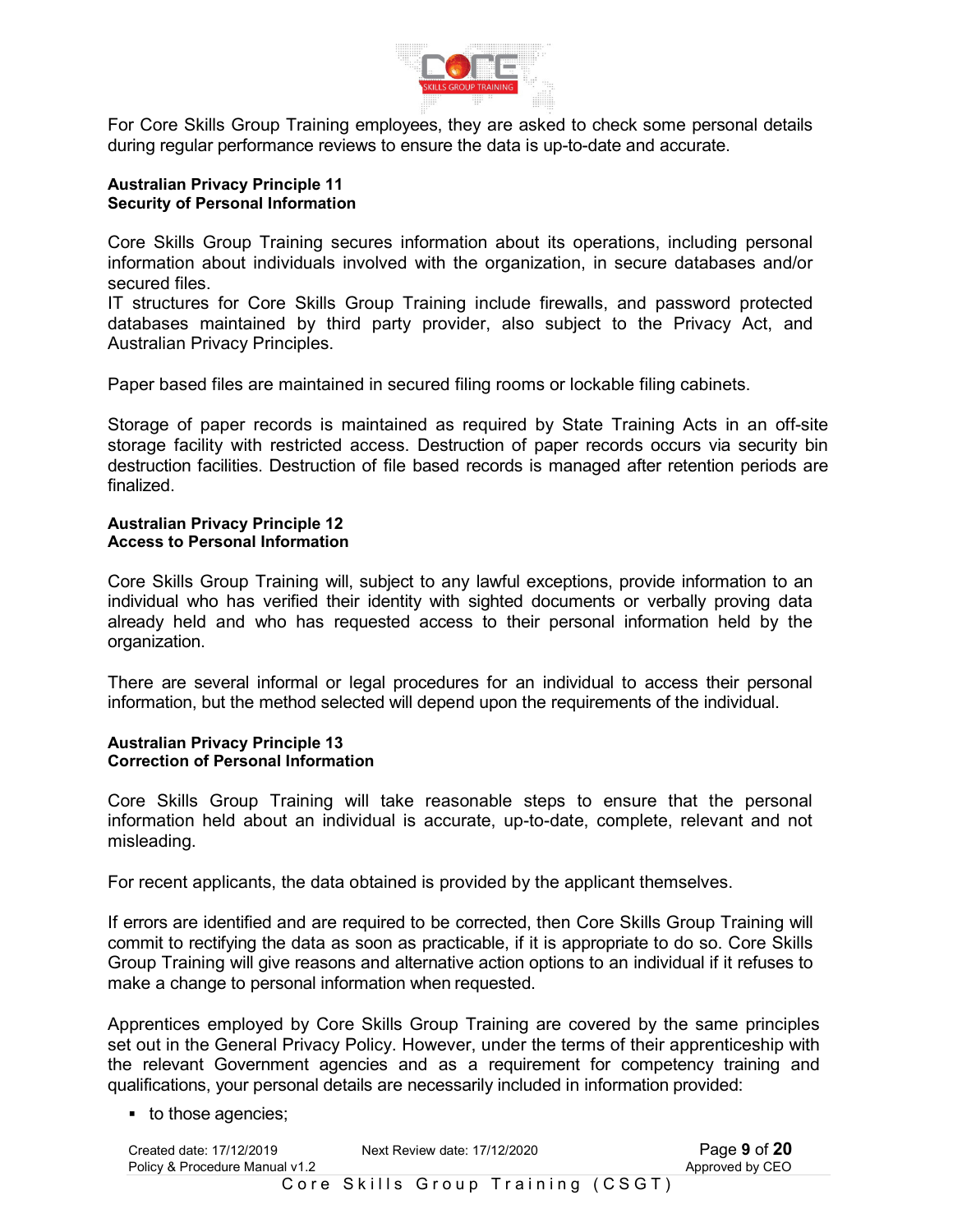

- to the host organizations with whom you may be placed; and
- Educational institutions involved in your training.

As an apprentice employed by Core Skills Group Training, you are an employee of Core Skills Group Training. All of your personal information relating to your employment belongs to Core Skills Group Training and is no longer subject to the Privacy laws.

Note that hosts cannot use your personal information for any purposes other than the placement and training contract requirements: your personal information becomes, on placement with the host, subject to the privacy laws. Where that personal information must be transferred, other than to anyone or organization previously mentioned, in order to meet other commitments, your consent will be expressly sought. The same applies to sensitive and health information that may necessarily be disclosed to us or otherwise collected by us relevant to your apprenticeship.

You can be assured that we take our legal responsibilities and obligations seriously and that any personal information that you have disclosed to us, either by your employment or by contact with us, will be handled in accordance with the Privacy Statement.

If any personal information you have provided to us is recorded in our databases and is inaccurate in any manner, please contact our office or your Field Officer who can assist you in updating it quickly.

# **Complaints and Enquiries of a General Nature:**

Attention: Core Skills Group Training Address: U3 30-34 Adams Drive, Welshpool, WA- 6106 Email: info@corewa.org Telephone: 08 6406 7205

If you are not satisfied that your privacy issue has been adequately handled by us, you may refer the matter to:

Attention: Office of the Privacy

Commissioner Telephone: 1300 363 992

Website: www.oaic.gov.au

#### **State Privacy Office Websites Queensland**

www.oaic.gov.au **New South Wales**  privacy.nsw.gov.au **Victoria**  http://www.privacy.vic.gov.au **Tasmania**  www.ombudsman.tas.gov.au/privacy **Australian Capital Territory**  www.hrc.act.gov.au **Northern Territory**  www.privacy.nt.gov.au **South Australia** 

Created date: 17/12/2019 Next Review date: 17/12/2020 Page **10** of **20** Policy & Procedure Manual v1.2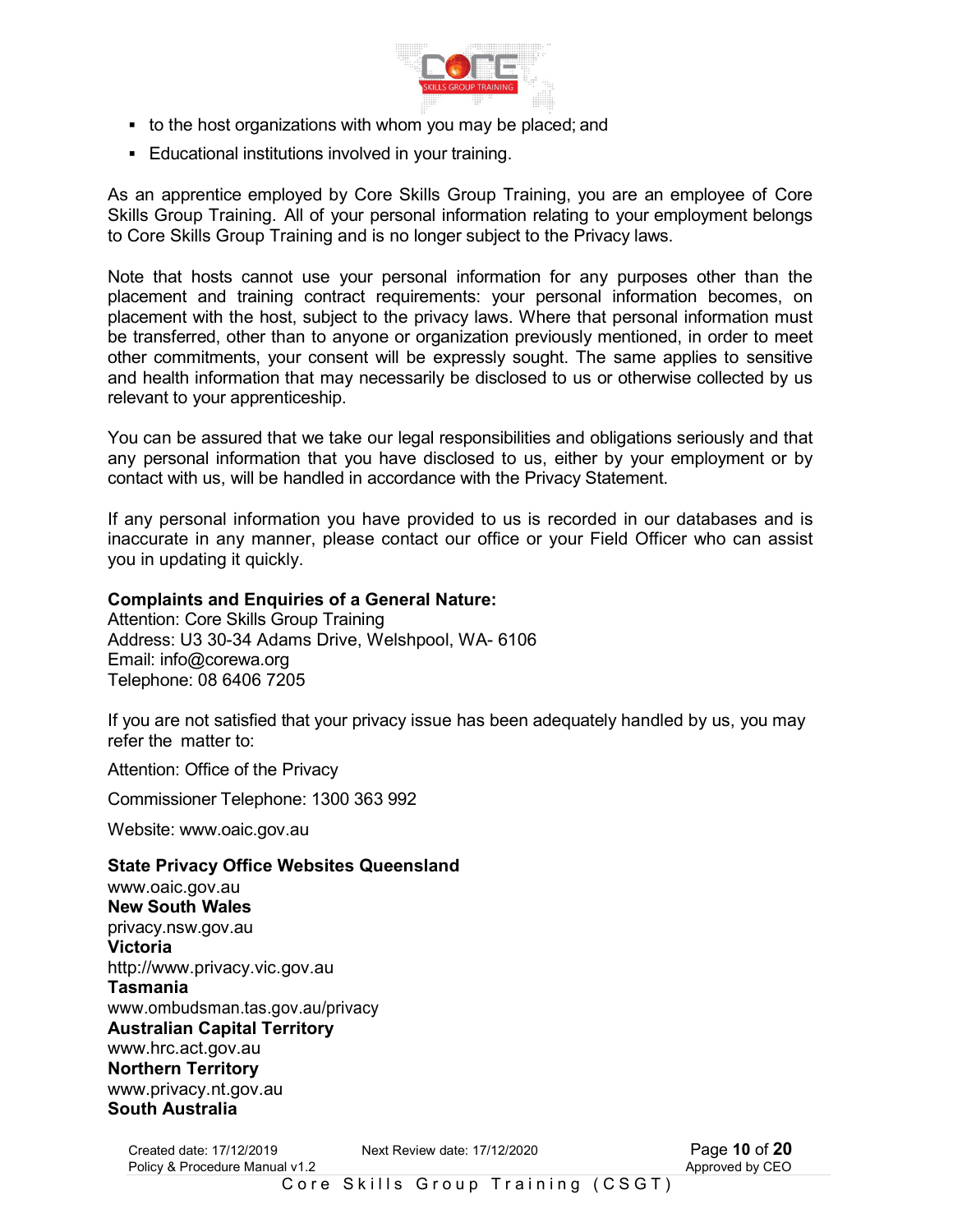

#### www.privacy.sa.gov.au **Western Australian Industry Group**  www.foi.wa.gov.au

Note: Western Australia does not currently have a dedicated website for privacy and only some of your privacy issues can be covered by this website. If necessary contact Federal Office Privacy Commissioner www.oaic.gov.au

## **Access and Equity Policy**

Core Skills Group Training is committed to the goals of equal opportunity and affirmative action in employment, respecting the diversity of our society. Core Skills Group Training encourages social cohesion and participation in employment and works with staff, apprentices, hosts and the community to increase understanding, awareness and respect for difference and to build trust, cooperation and respect amongst diverse communities.

These goals are to ensure that all employees and applicants for employment have the opportunity to participate in employment despite barriers, actual and perceived, of language, geographic location, religion, culture, prior educational experience, work and social experiences, religion, gender, values and beliefs and age.

All Core Skills Group Training employees have the right to access the same training and employment opportunities offered to all. It is responsibility of each employee to respect the rights of their fellow employees and to support and promote the achievement of equity in employment. All members of the Core Skills Group Training support these principles which are also a legislative requirement.

The General Manager is responsible for implementation of the Access and Equity Policy and works closely with the management team to achieve this and reports to the CEO Core Skills Group Training. Core Skills Group Training works closely with local business to provide apprenticeships for local people as a means to increase employment opportunities. Core Skills Group Training seeks to employ the most appropriate person for the job and does not discriminate.

Core Skills Group Training will provide tutorial assistance for any apprentice employed by Core Skills Group Training in the areas of literacy, numeracy and other disabilities which may directly affect employment through the most appropriate provider.

# **Equal Employment Opportunity & Anti-Discrimination Program Policy**

In conforming to its Access and Equity Policy, Core Skills Group Training has a number of policies to ensure that apprentices are treated fairly, equitably and safely in their dealings with Core Skills Group Training staff, hosts, educational bodies and other workers.

The aim of the Equal Employment Opportunity Program is to ensure that all employees and applicants for employment are treated according to their skills, qualifications, abilities and aptitudes, without regard to factors such as their gender, race, color or creed.

All employees have the right to be treated equally. It is therefore the responsibility of each employee to respect the rights of their fellow employees and to support and promote the achievement of Equal Opportunity.

The Director, CEO and Management of Core Skills Group Training are strongly committed to the underlying principles of the program. Taking into account the requirements of the Core Skills Group Training Access and Equity Policy, we believe that the program will ensure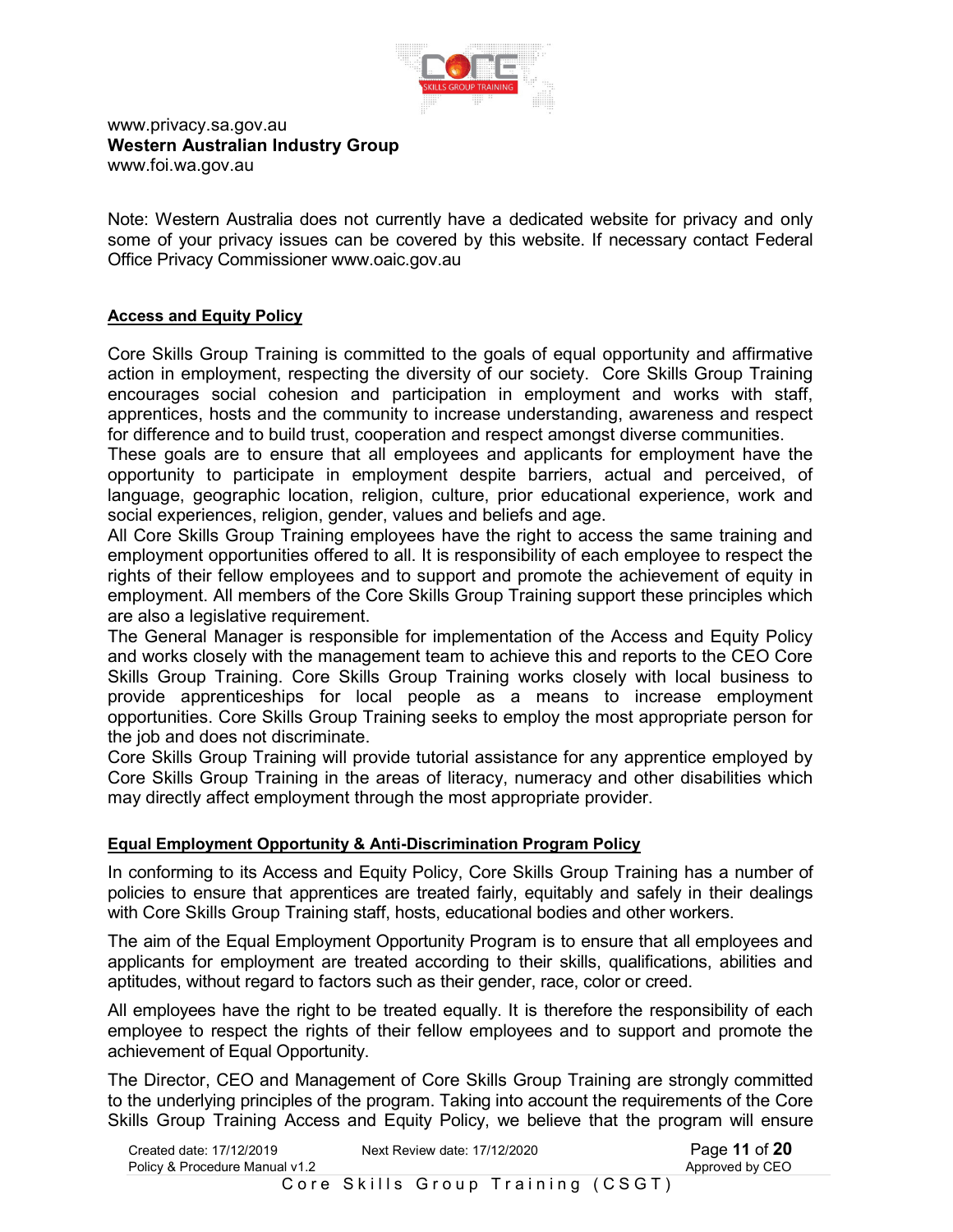

equal treatment for all applicants and employees and will enable our organization to make the best use of all the skills and talents available both inside and outside the organization.

The CEO will be responsible for the overall co-ordination of the program and Core Skills Group Training staff will be responsible for the implementation and reporting of the program.

We encourage all employees to be involved with the objectives of this program and to assist the organization to maintain the highest standards in the Equal Employment Opportunity Program.

In line with the Core Skills Group Training Mission Statement as well as the relevant legislation, Core Skills Group Training has developed this policy to ensure that there will be no discrimination relating to:

- 
- Race Color Sex
- Sexual Preference Age Age Physical or Mental Disability
	-
- Marital Status Religion Family Responsibilities
	-
- 
- National Extraction Political Opinion Social Origin
- Pregnancy / Potential Pregnancy Trade Union Activity Breast Feeding

For further information the following websites provide information for each state:

- Australian Human Rights Commission
- **Equal Opportunity Commission**
- **Disability Rights**
- Age
- **-** Discrimination

 http://www.humanrights.gov.au Complaints Information Telephone Line: 1300 656 419

# **ACT**

Human Rights Commission http://www.hrc.act.gov.au/ Telephone: 02 6025 2222

*Fair Work Commission: www.fwc.gov.au or Telephone: 02 6209 2400* 

#### **NSW**

Anti-Discrimination Board http://www.lawlink.nsw.gov.au/lawlink/adb Telephone: 02 9268 5544 Toll Free: 1800 670 812 Regional callers

*Fair Work Commission: www.fwc.gov.au or Telephone: 02 8374 6666* 

#### **Tasmania**

Office of the Anti-Discrimination Commission www.antidiscrimination.tas.gov.au Telephone: 1300 305 062

*Fair Work Commission: www.fwc.gov.au or Telephone: 03 6214 0200* 

#### **South Australia**

South Australian Equal Opportunity Act http://www.eoc.sa.gov.au Telephone: 08 8207 1977 Toll Free: 1800 188 163 Regional callers

*Fair Work Commission: www.fwc.gov.au or Telephone: 08 8308 9863* 

Created date: 17/12/2019 **Next Review date: 17/12/2020** Page **12 of 20**<br>Policy & Procedure Manual v1.2 Policy & Procedure Manual v1.2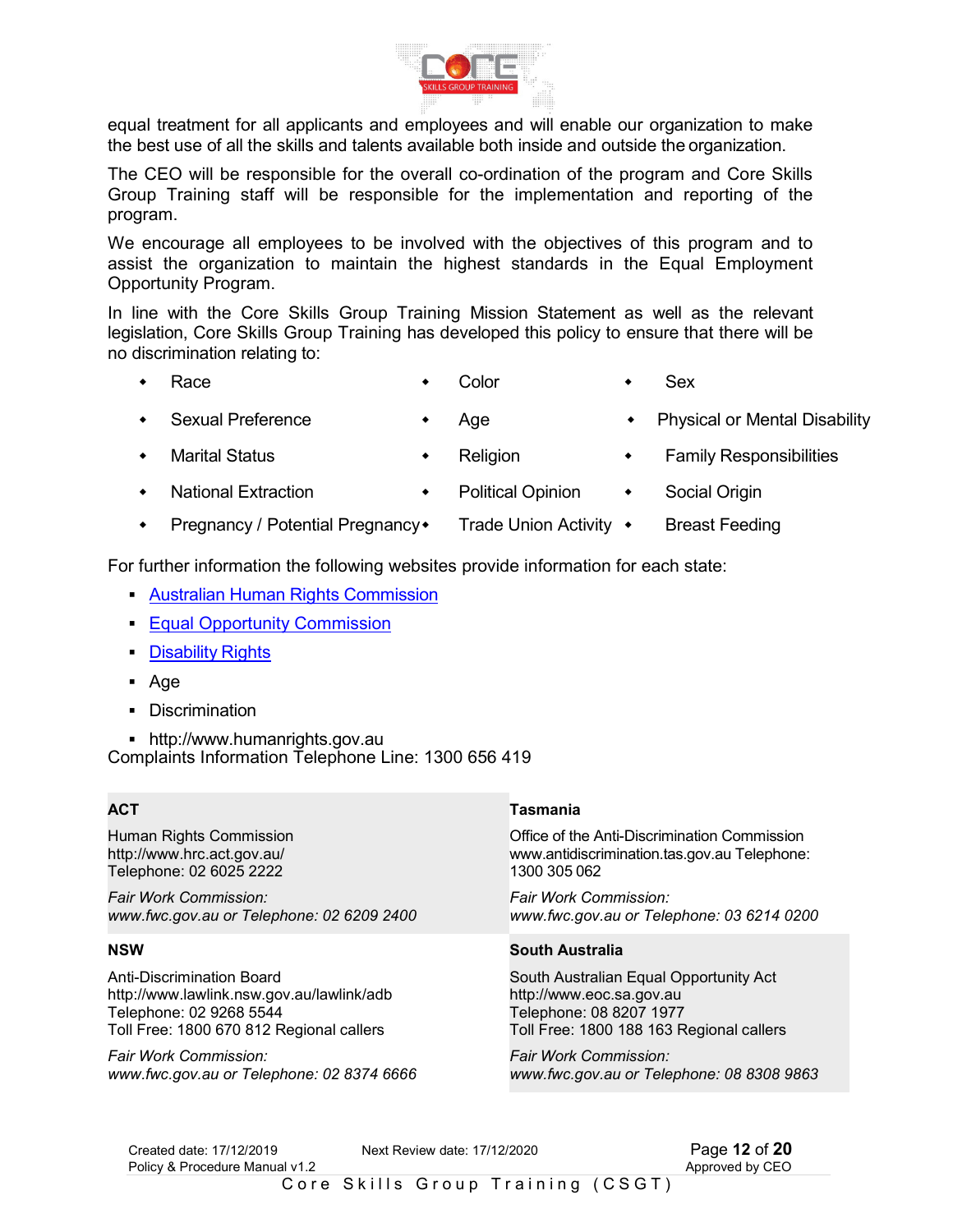

#### **Northern Territory**

Northern Territory Anti-Discrimination Commission http://www.adc.nt.gov.au Toll Free: 1800 813 846

*Fair Work Commission: www.fwc.gov.au or Telephone: 08 8936 2800* 

## **Victoria**

Victorian Equal Opportunity & Human Rights Commission http://www.humanrightscommission.vic.gov.au Local Call: 1300 292 153

*Fair Work Commission: www.fwc.gov.au or Telephone: 03 8661 7777* 

## **QLD**

Anti-Discrimination Commission Queensland http://www.adcq.qld.gov.au Telephone: 1300 130 670

*Fair Work Commission: www.fwc.gov.au or Telephone: 07 3000 0399* 

## **Western Australia**

West Australian Equal Opportunity Commission http://www.hrc.wa.gov.au Telephone: 08 9216 3900 Toll Free: 1800 198 149 Regional Callers

*Fair Work Commission: www.fwc.gov.au or Telephone: 08 9464 5172* 

# **Workplace Bullying & Harassment Policy**

In conforming to its Access and Equity Policy Core Skills Group Training has a number of policies to ensure that apprentices are treated fairly, equitably and safely in their dealings with Core Skills Group Training staff, hosts, educational bodies and other workers.

At Core Skills Group Training the health and safety of our apprentices is our highest priority at all times.

Core Skills Group Training recognizes the detrimental effects that bullying and harassment can have in the workplace and people and are committed to working in partnership with all host employer organizations to provide a workplace free form bullying.

# **Core Skills Group Training will achieve this through:**

- **•** providing information and training to employees so they know their rights and responsibilities;
- address all complaints in a fair, timely, confidential and consistent manner;
- promote appropriate standards of conduct at all times;
- encourage the reporting of behavior which breaches this policy; and
- taking immediate action when an incident takes place.

# **What is Bullying?**

The following behaviors define bullying and will not be tolerated:

- verbal abuse, intimidation and threats and misuse of power;
- withholding information that is essential for someone to do their job, having responsibilities removed or work overload;
- excluding or isolating others ; and
- **interfering with someone's property or work equipment.**

# **What is Harassment?**

The following behaviors define harassment and will not be tolerated:

 any unwelcomed, unwanted or uninvited behavior, comment or suggestion that offends, intimidates, humiliates or offends any person as well as offensive and threatening physical contact;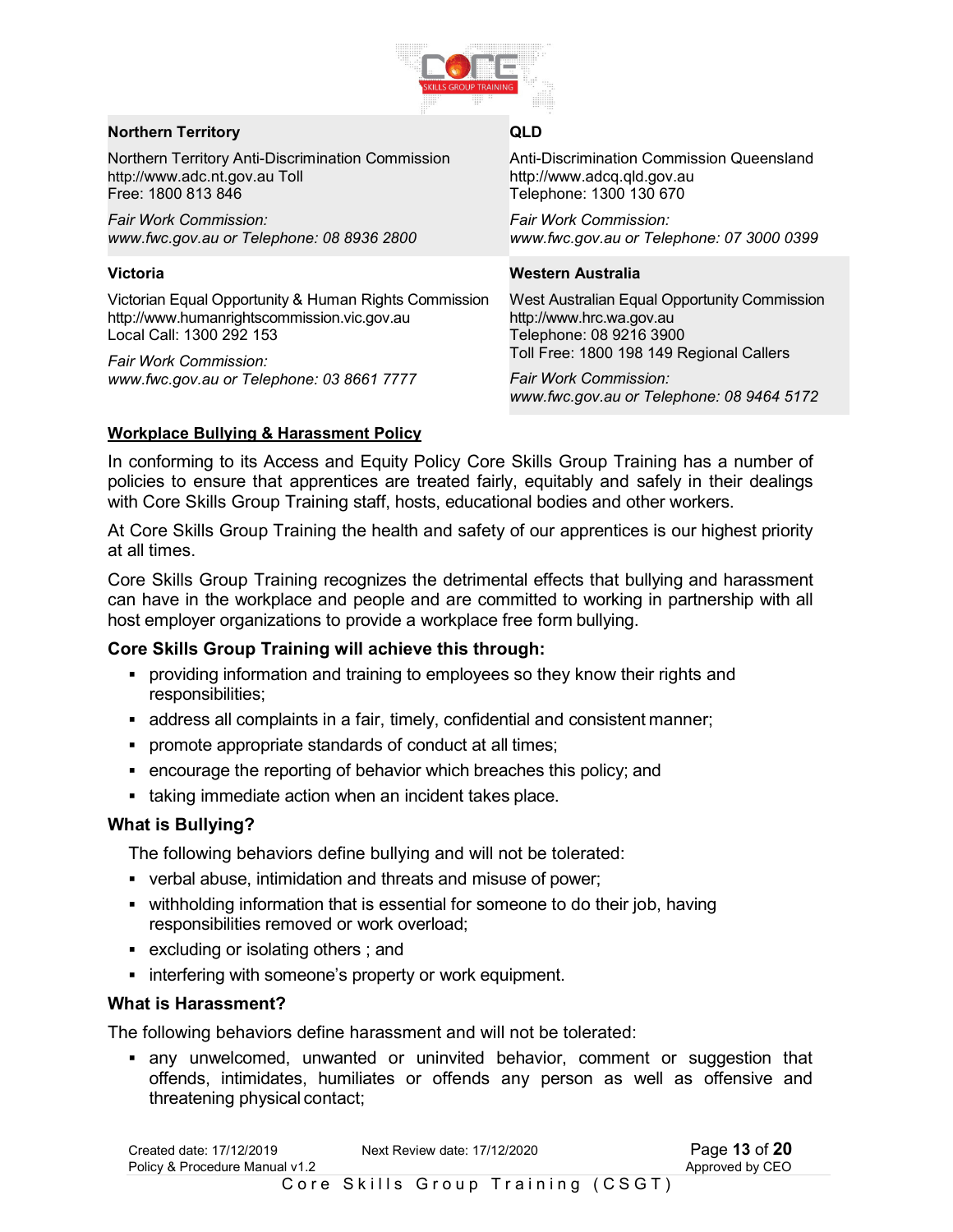

- jokes or comments of a sexual nature, or based on age, race, color, religion, sexual preference, physical features, family responsibilities, marital status and or physical impairments and pregnancy;
- using technology such as email, SMS, mobile phone cameras and social networking sites to make comments, share and display photos or sending/posting correspondence that may offend, humiliate or intimidate another person;
- displaying of pictures, posters, calendars, graffiti or computer graphics which are offensive of derogatory;
- using stereotypes or assumptions to guide decision making that affect's a person's career and undermining a person's authority or work performance because you dislike a personal characteristic; and
- unfair and excessive criticism and constantly changing and setting unrealistic work targets

## **Responsibilities for employees:**

Core Skills Group Training requires all employees to behave responsibly by complying with this policy and to not engage or participate in behavior that is defined as bullying and or harassing in nature. Core Skills Group Training encourages all employees to not tolerate unacceptable behavior, to immediately report incidents and to maintain privacy during investigations.

## **Where can employees go for assistance?**

An employee who is being harassed or bullied can contact their organisation for guidance and advice in managing and resolving the harassment complaint.

For further information the following websites provide information for the Commonwealth and each state:

| <b>Australian Capital Territory</b>                                                                                                                  | <b>New South Wales</b>                                                                                                                                                                                                    |
|------------------------------------------------------------------------------------------------------------------------------------------------------|---------------------------------------------------------------------------------------------------------------------------------------------------------------------------------------------------------------------------|
| Telephone: 02 6207 3000                                                                                                                              | Telephone: 13 10 50                                                                                                                                                                                                       |
| http://www.worksafe.act.gov.au                                                                                                                       | http://www.workcover.nsw.gov.au                                                                                                                                                                                           |
| Fair Work Commission:                                                                                                                                | Fair Work Commission:                                                                                                                                                                                                     |
| www.fwc.gov.au or Telephone: 02 6209 2400                                                                                                            | www.fwc.gov.au or Telephone: 02 8374 6666                                                                                                                                                                                 |
| <b>Northern Territory</b><br>Toll Free: 1800 019 115<br>www.worksafe.nt.gov.au<br>Fair Work Commission:<br>www.fwc.gov.au or Telephone: 08 8936 2800 | Queensland<br>Telephone: 1300 369 915 Young Workers advisory line<br>Telephone: 1800 177 717 Workplace safety hotline<br>http://www.deir.gld.gov.au<br>Fair Work Commission:<br>www.fwc.gov.au or Telephone: 07 3000 0399 |
| South Australia<br>Telephone: 1300 365 255 (OHS & Bullying Only)<br>http://www.safework.sa.gov.au                                                    | Tasmania<br>Telephone: 03 6233 4841<br><b>Anti-Discrimination Commission</b><br>Email: antidiscrimination @justice.tas.gov.au                                                                                             |
| Fair Work Commission:                                                                                                                                | Fair Work Commission:                                                                                                                                                                                                     |
| www.fwc.gov.au or Telephone: 08 8308 9863                                                                                                            | www.fwc.gov.au or Telephone: 03 6214 0200                                                                                                                                                                                 |

Created date: 17/12/2019 Next Review date: 17/12/2020 Page **14** of **20** Policy & Procedure Manual v1.2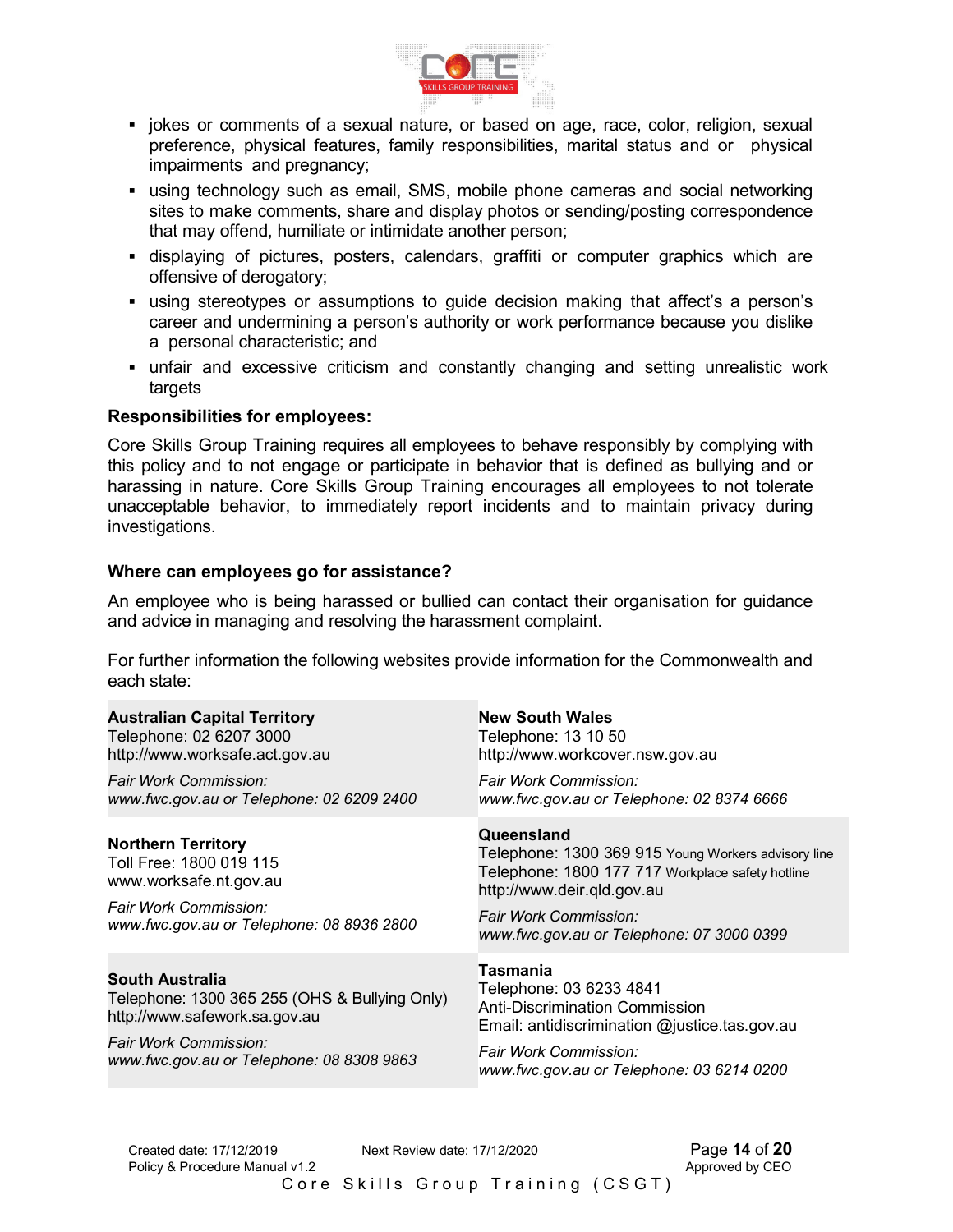

**Western Australia**  Telephone: 1300 307 877 http:// www.commerce.wa.gov.au/worksafe

*Fair Work Commission: www.fwc.gov.au or Telephone: 08 9464 5172* 

**Victoria**  Telephone: 03 9641 1444 or 1800 136 089 http://www.worksafe.vic.gov.au

*Fair Work Commission: www.fwc.gov.au or Telephone: 03 8661 7777* 

#### **Grievance and Dispute Resolution Policy and Procedure**

In conforming to its Access and Equity Policy Core Skills Group Training have a number of policies to ensure that apprentices are treated fairly, equitably and safely in their dealings with Core Skills Group Training staff, hosts, educational bodies and other workers. Core Skills Group Training has Grievance Policy, Dispute Handling Policy and Complaint Handling Policies in place to handle any such situations for an apprentice of Core Skills Group Training.

Core Skills Group Training is committed to providing a fair, safe and productive work environment where grievances are dealt with sensitively and expeditiously. An essential part of developing that environment is ensuring that employees (includes staff) are encouraged to come forward with their grievances in the knowledge that the responsible supervisors/managers will take appropriate action to address those grievances. Grievances that are not addressed have the potential to grow into major problems that can cause tension, low morale and reduced performance and productivity.

- This policy applies to all forms of grievances
- Grievance resolution is an integral part of supervisor's/managers duties. Each supervisor/manager has a duty to identify, prevent and address problems in the workplace.
- The Policy is complimented by Core Skills Group Training's Code of Conduct, which provides guidance on expected standards of behavior.
- Any staff member or employee (employee includes apprentices) may lodge a grievance.

Procedure:

- 1. In the event of a grievance or dispute concerning employment, training or contractual arrangements occurring, the parties concerned should make every effort to resolve the dispute through consultation and negotiation. In the first instance the initial consultation is likely to be between the apprentice and the host employer.
- 2. If step 1 does not resolve the issue, the above parties need to raise the matter with the CSGT Field Officer, in order to resolve the grievance.
- 3. If step 2 does not resolve the issue, a formal complaint may be made. Any formal complaint must be made directly with the CSGT Operations Manager.
- 4. CSGT Operations Manager will then liaise with all relevant parties named in the complaint within 5 working days of receipt of the complaint. The aim of this initial contact would be to resolve the matter to the satisfaction of the complainant.
- 5. If the complaint is not resolved by this stage, a meeting shall be arranged within a further 5 working days, on a date to be mutually agreed, with the individual parties separately. If the outcome of those individual meetings is satisfactory to all parties, the matter will be deemed to be resolved.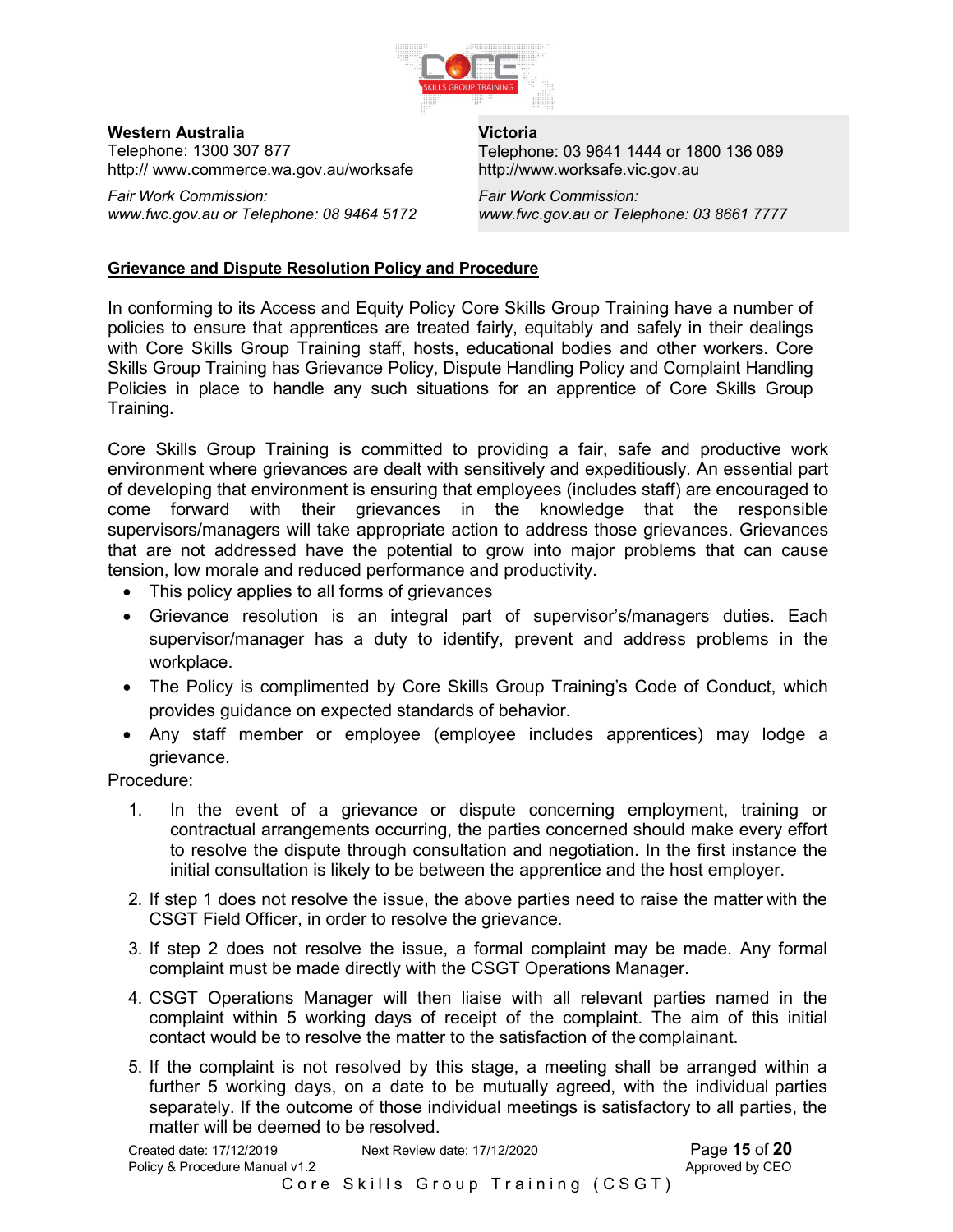

- 6. If not resolved at this point, the individual meetings should be followed as soon as practicable by a joint meeting of all parties and senior representatives of Core Skills Group Training.
- 7. AASN provides additional support to apprentices including mentoring and may refer to Apprenticeship Office for dispute resolution. Please refer to Factsheet Roles and Responsibilities of Apprenticeship Office.<sup>1</sup>

Also, the VET Act 1996 part 7 division 4 section 60 states:

"In relation to disputes arising under training contracts between the parties to them: (i) provide for their resolution, including by the chief executive or a person appointed by the chief executive; (ii) confer on any such party aggrieved by a decision made by a person referred to in subparagraph (i) in respect of such a dispute a right of appeal to the Western Australian Industrial Relations Commission."<sup>2</sup>

# **Outcomes**

Outcomes may include:

- The complainant gaining a better understanding of the situation and no longer being aggrieved.
- The complainant receiving a verbal or written apology.
- One or both parties agreeing to participate in some form of counseling.
- Disciplinary action where Core Skills Group Training's policy or the Code of Conduct were found to have been breached, and/or where misconduct or unsatisfactory performance has occurred.
- The matter being referred to the relevant State or Federal authority or an Independent conciliator/mediator.
- Dispute Resolution may include variation, suspension, termination or cancellation of the training contract.  $1$

# **New South Wales Apprentice**

NSW Department of Education and Communities - Apprenticeship and Traineeship internet

site: www.training.nsw.gov.au or Telephone: 13 28 11

# **Australian Capital Territory Apprentices**

Australian Capital Territory Department of Education and Training internet site: www.det.act.gov.au/training or Telephone: 02 6207 5111

# **Queensland Apprentices**

www.apprenticeshipsinfo.qld.gov.au or Toll Free: 1800 210 210

# **Victorian Apprentices**

Higher Education and Skills

 1 Fact Sheet: Roles and responsibilities – Department of Training

<sup>2</sup> Vocational Education and Training Act 1996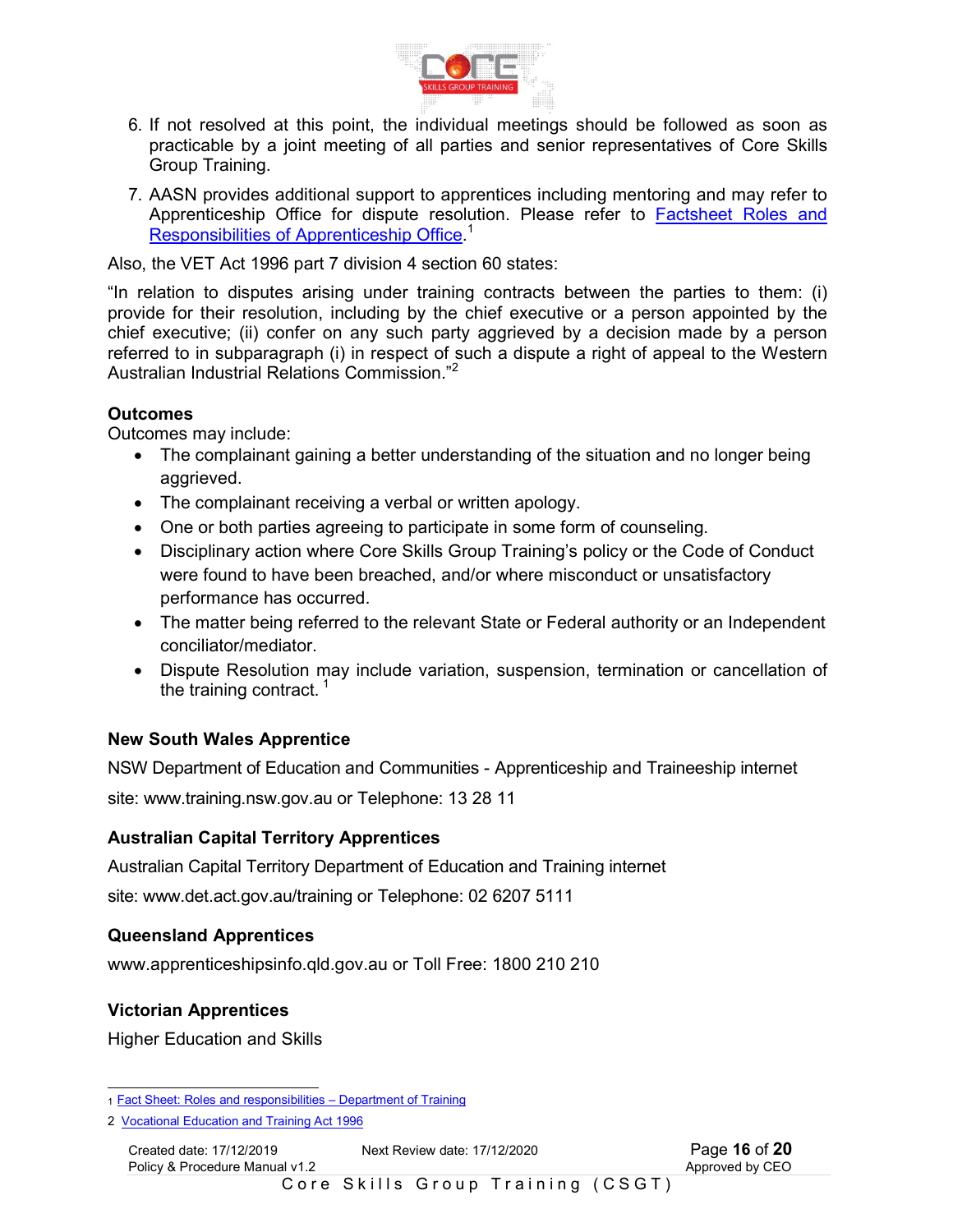

www.skills.vic.gov.au/apprentice/apprenticeship-field-officer or Telephone: 1300 722 603

# **Tasmanian Apprentices**

Skills Tasmania

www.skills.tas.gov.au/learners/support/consultants or Toll Free: 1800 655 846 or 03 6233 4600

# **South Australian Apprentices**

Department of Further Education, Science and Technology

The Office of Training Advocate provides confidential support and advice to all apprentices and trainees www.defeest.sa.gov.au/servicesforapprentices or Toll Free: 1800 673 097

# **Western Australian Apprentices**

Apprenticeship Office: https://www.dtwd.wa.gov.au/apprenticeship-office Contact number: 13 19 54

# **Northern Territory Apprentices**

Department of Business

http://www.dob.nt.gov.au/training/apprenticeships-

traineeships/Pages/default.aspx Telephone: 08 8935 7720

# **Drugs & Alcohol Policy**

At Core Skills Group Training the health and safety of our apprentices is our highest priority at all times.

Drugs used for medicinal or recreational use, including alcohol, can cause impairment which can have a negative impact on an individual's ability to make decisions and to work safely. The impairment can result in employees injuring themselves or others, damage to plant, equipment and other property.

Core Skills Group Training is committed to working with host organizations to ensure the safety and wellbeing of its apprentices is not compromised by the presence of people under the influence of alcohol or other drugs in the workplace.

- All Core Skills Group Training employees must not be adversely affected by alcohol or other substances whilst at work or during designated work hours and must have a blood alcohol concentration of 0.00 and return a negative presence for drugs to be considered fit for work.
- Potential employees may be subject to pre-employment screening for illegal drugs and alcohol. If the screening test is positive the employee will not be employed by Core Skills Group Training.
- The use, sale or possession of any illegal / prohibited substance or alcohol is prohibited in the workplace.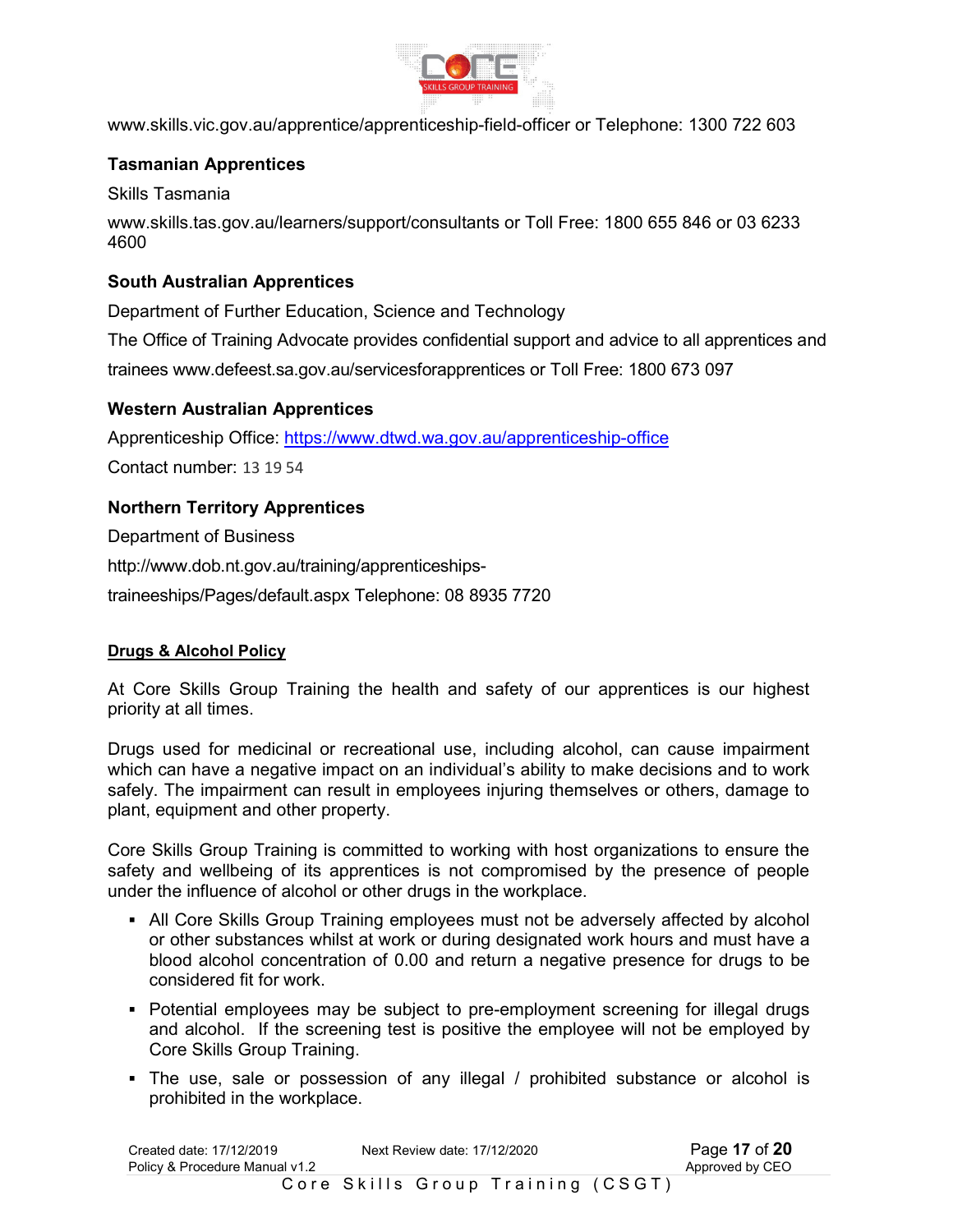

- Employees who are on prescription medication that may cause impairment must advise Core Skills Group Training and their host organization at the start of their work day to ensure their safety and the safety of others is maintained. They may be required to take sick leave for that day if deemed necessary.
- Core Skills Group Training employees when placed at host organization sites, must comply with the host organizations Drug and Alcohol Policies, testing procedures and practices.
- Core Skills Group Training reserves the right to administer appropriate drug and alcohol testing to all existing employees.
- Core Skills Group Training will endeavor to offer support and guidance to any employees who are experiencing issues with drugs or alcohol through our Employee Assistance Programme. All issues and dealings will be held in the strictest confidence.
- **Breaches of this policy will result in disciplinary action. Depending on the** circumstances such action may include termination of employment.

Core Skills Group Training Drug & Alcohol Policy is based on the following principles:

- the use of drugs and alcohol can negatively impact an individual's ability to perform work safely and effectively; and
- to be considered fit for work all employees must return a negative presence for drug use and record a BAC of 0.00 before and during work.

# **Complaints and Appeal Handling Policy and Procedure**

The Complaints and Appeals Policy is to ensure fairness applies to complaints and appeals management within CSGT which includes:

- All parties have the right to be heard and all evidence will be considered
- Matters that are not relevant to the complaint or appeal will not be considered
- Allegations that are deemed by CSGT to be frivolous or vexatious will not be considered.
- The decision maker will not be biased and will be independent to the complaint received.

The complaints and appeals handling process will ensure that:

- The complainant will have access to a process for resolving complaints
- All formal complaints will be recorded on the complaints and appeals register
- Complainants shall not be victimized as a result of making a complaint or appealing a decision
- Complaints and appeals will be dealt with in a timely manner, with the intent of finalizing as soon as possible and will be regularly updated on the progress of the matter.
- Complainants shall have the right to access external complaints and appeals processes in circumstances where internal complaints or appeals were not dealt with satisfactorily.
- Complainants and appellants will be advised of the outcome and decision in writing.

CSGT views feedback provided about its services as an opportunity to improve or clarify services being delivered.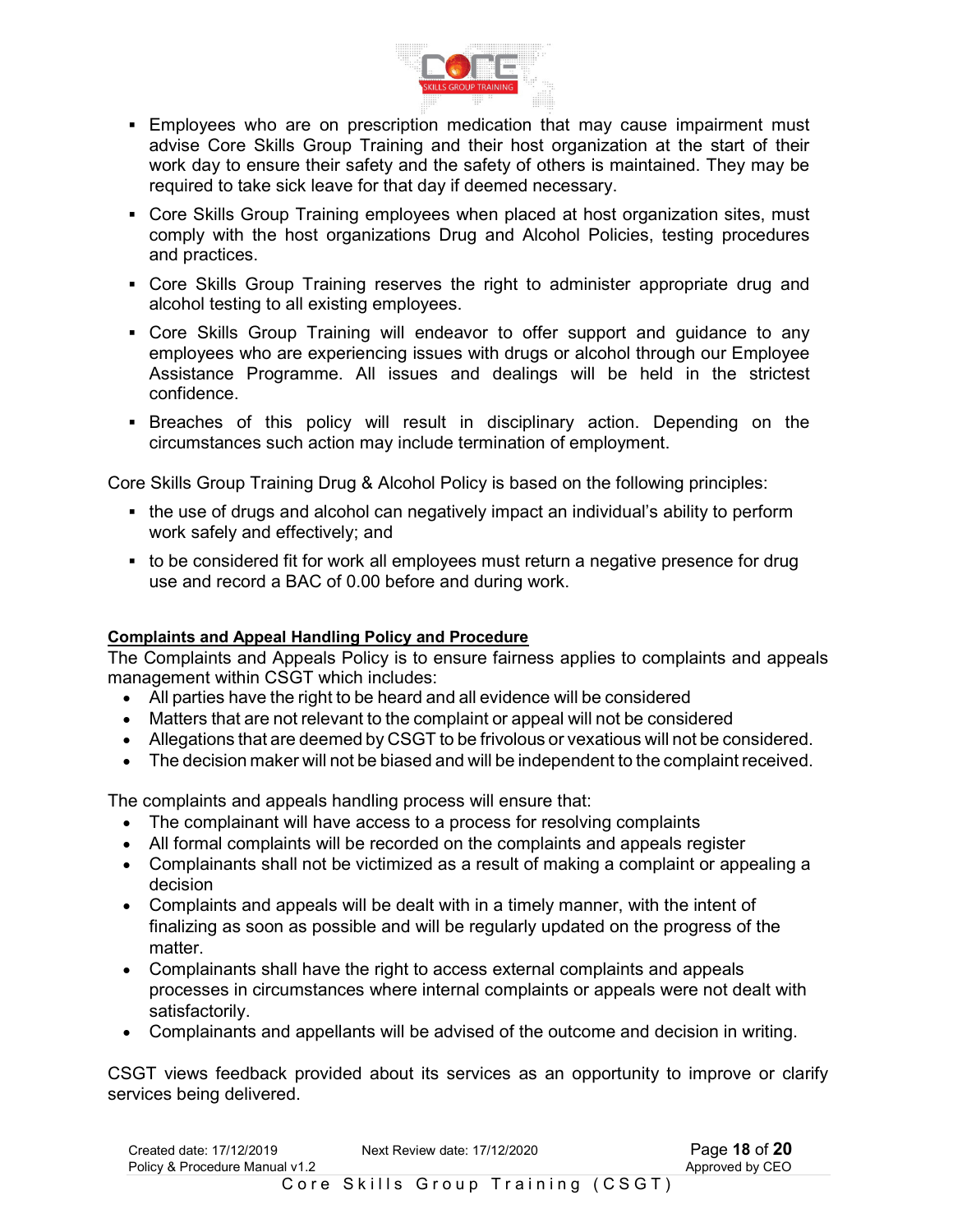

The systematic collection and classification of information is an opportunity for business improvement and implement corrective action where appropriate to eliminate or mitigate the likelihood of reoccurrence. Complaints lodged in writing via the complaints and appeals form will be registered on the complaints and appeals register.

Internal processes are in place within CSGT to assist with the implementation of this policy and to provide guidance for all parties on their roles and responsibilities throughout the complaints and appeals process.

Where a party advises CSGT of their intent to lodge a formal complaint or appeal, CSGT will attempt to resolve the matter in the first instance via discussion, negotiation and agreement **Formal Complaints or Appeals** 

When an identified issue cannot be resolved through negotiation or discussion a formal complaint or appeal may be lodged. Complaints and appeals are to be lodged using the Complaints and Appeals Form within 30 days of the related event occurring and lodged through info@corewa.org.

# **Guidelines for Formal Complaints**

Complainants must submit their written complaint or appeal to info@corewa.org on the Complaints and Appeals Form available at <WEBSITE> within 30 days of the related event occurring. CSGT will provide written acknowledgement within 2 business days of receipt of a completed Complaints and Appeals Form.

CSGT intend to finalize complaints or appeals within 10 business days. Where it is identified the matter cannot be finalized within 10 days the parties to the complaint or appeal will be notified.

Where CSGT determine that it will require more than 30 calendar days to finalize a complaint or appeal, the complainant or appellant will be notified in writing, advising the reasons why more than 30 days is required and will be provided regular updates and progress.

All complaints will be treated confidentially and sensitively however the details of the complaint may be provided to the person (if complaint relates to an employee) or other relevant parties for investigation purposes.

The information provided will be treated confidentially and will not be disclosed to a thirdparty other than for the purpose of managing the complaint or to comply with law. For information about how CSGT protects your personal information, please refer to CSGT's Privacy Policy.

If the complainant or appellant is dissatisfied with the outcome of the complaint or appeal the matter may be escalated to the Chief Executive Officer of CSGT within 10 business days of the outcome being advised in writing. The Chief Executive Officer or their nominated Delegate will review the decision and will either confirm the decision or make a new decision and advise the complainant or appellant of their decision with 5 business days.

A Delegate of the Chief Executive Officer is to be independent of the initial investigation and decision. Should a complainant or appellant not be satisfied with the decision following escalation they may refer the matter to an independent third-party. Should there be any costs involved in engaging with the third-party, the complainant or appellant is responsible for those costs.

#### **DTWD Role:**

If a person has a complaint regarding an apprenticeship, it can be lodged online through the Department's website.

| Created date: 17/12/2019<br>Policy & Procedure Manual v1.2 | Next Review date: 17/12/2020      | Page 19 of 20<br>Approved by CEO |
|------------------------------------------------------------|-----------------------------------|----------------------------------|
|                                                            | Core Skills Group Training (CSGT) |                                  |